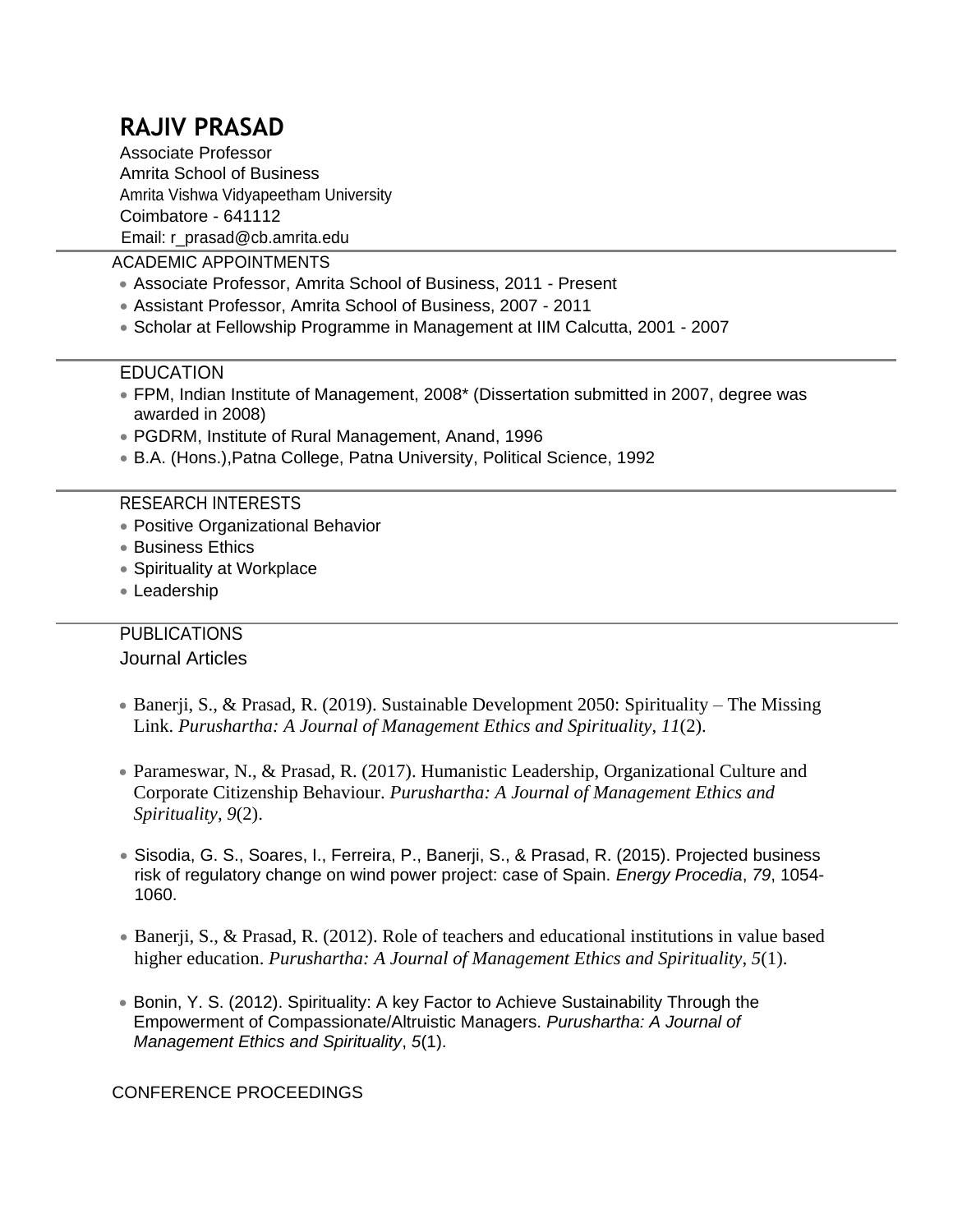- Rambhatla, S., Gupta, D., & Prasad, R. (2018, December). Measuring the Performance of Cross-Functional Multidisciplinary Teams Using an Epistemic Game: Impact of Team Cohesion and Personality. In *2018 IEEE Tenth International Conference on Technology for Education (T4E)* (pp. 223-224). IEEE.
- Iyanar, Y., & Prasad, R. (2018, September). Impact of CSR Activities on Shareholders' Wealth in Indian Companies. In *2018 International Conference on Advances in Computing, Communications and Informatics (ICACCI)* (pp. 2196-2199). IEEE.
- Warrier, A. G., & Prasad, R. (2018, September). Motivators, Hygiene Factors and Job Satisfaction of Employees in IT Sector in India. In *2018 International Conference on Advances in Computing, Communications and Informatics (ICACCI)* (pp. 477-481). IEEE.
- Manoj, M., & Prasad, R. (2017, September). A study to understand the impact of emotional intelligence on employees' team orientation and behaviour. In *2017 International Conference on Advances in Computing, Communications and Informatics (ICACCI)* (pp. 2392-2395). IEEE.
- Shilpa, S. N., & Prasad, R. (2017, September). Self efficacy, perceived stress and happiness among students. In *2017 International Conference on Advances in Computing, Communications and Informatics (ICACCI)* (pp. 2105-2109). IEEE.
- Vasudha, S., & Prasad, R. (2017, September). Narcissism, happiness and self actualization. In *2017 International Conference on Advances in Computing, Communications and Informatics (ICACCI)* (pp. 2349-2358). IEEE.
- Unnikrishnan, L., & Prasad, R. (2016, September). The impact of globalization on the perception of beauty among South Indian women. In *2016 International Conference on Advances in Computing, Communications and Informatics (ICACCI)* (pp. 1487-1495). IEEE.
- Prasad, R., & Umesh, S. (2016, September). Factors affecting the consumer preference of non-packaged non-branded rice in South India. In *2016 International Conference on Advances in Computing, Communications and Informatics (ICACCI)* (pp. 2253-2257). IEEE.
- Rawat, U., & Prasad, R. (2015, August). Is Viral Marketing an effective and reliable method of advertising and branding? A perspective of Gen-Y of India. In *2015 International Conference on Advances in Computing, Communications and Informatics (ICACCI)* (pp. 1839-1842).

## Presentations

 Human Values and Sustainable Living: What We can Learn from the Ancients. At October 2014 *International Conference on Towards Ecocultural Ethics: Recent Trends and Future Direction .*BITS, Goa.

Invited Presentations